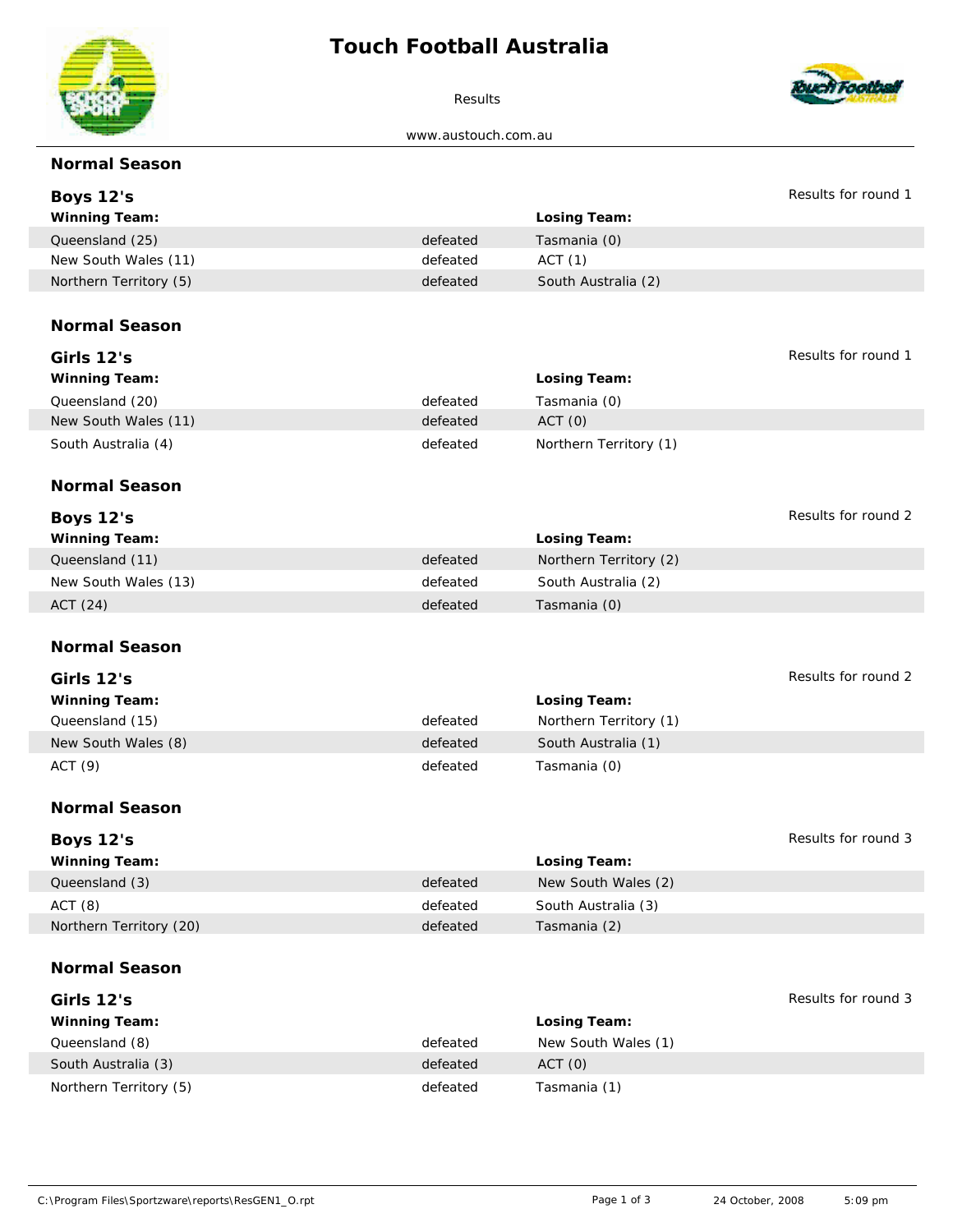## **Touch Football Australia**



Results



www.austouch.com.au

| Normal Season          |          |                        |                     |
|------------------------|----------|------------------------|---------------------|
| Boys 12's              |          |                        | Results for round 4 |
| Winning Team:          |          | Losing Team:           |                     |
| New South Wales (8)    | defeated | Northern Territory (3) |                     |
| South Australia (13)   | defeated | Tasmania (2)           |                     |
| Queensland (6)         | defeated | ACT (3)                |                     |
| Normal Season          |          |                        |                     |
|                        |          |                        |                     |
| Girls 12's             |          |                        | Results for round 4 |
| Winning Team:          |          | Losing Team:           |                     |
| New South Wales (9)    | defeated | Northern Territory (1) |                     |
| South Australia (7)    | defeated | Tasmania (1)           |                     |
| Queensland (11)        | defeated | ACT(1)                 |                     |
|                        |          |                        |                     |
| Normal Season          |          |                        |                     |
| Boys 12's              |          |                        | Results for round 5 |
| Winning Team:          |          | Losing Team:           |                     |
| Northern Territory (5) | defeated | ACT (2)                |                     |
| New South Wales (20)   | defeated | Tasmania (0)           |                     |
| Queensland (15)        | defeated | South Australia (0)    |                     |
|                        |          |                        |                     |
| Normal Season          |          |                        |                     |
| Girls 12's             |          |                        | Results for round 5 |
| Winning Team:          |          | Losing Team:           |                     |
| ACT (5)                | defeated | Northern Territory (1) |                     |
| New South Wales (15)   | defeated | Tasmania (1)           |                     |
| Queensland (16)        | defeated | South Australia (0)    |                     |
|                        |          |                        |                     |
| Normal Season          |          |                        |                     |
|                        |          |                        | Results for round 6 |
| Boys 12's              |          |                        |                     |
| Winning Team:          |          | Losing Team:           |                     |
| Queensland (9)         | defeated | Northern Territory (1) |                     |
| ACT (13)               | defeated | Tasmania (2)           |                     |
| Normal Season          |          |                        |                     |
| Girls 12's             |          |                        | Results for round 6 |
| Winning Team:          |          | Losing Team:           |                     |
| Queensland (13)        | defeated | South Australia (0)    |                     |
| ACT (5)                | defeated | Tasmania (3)           |                     |
|                        |          |                        |                     |